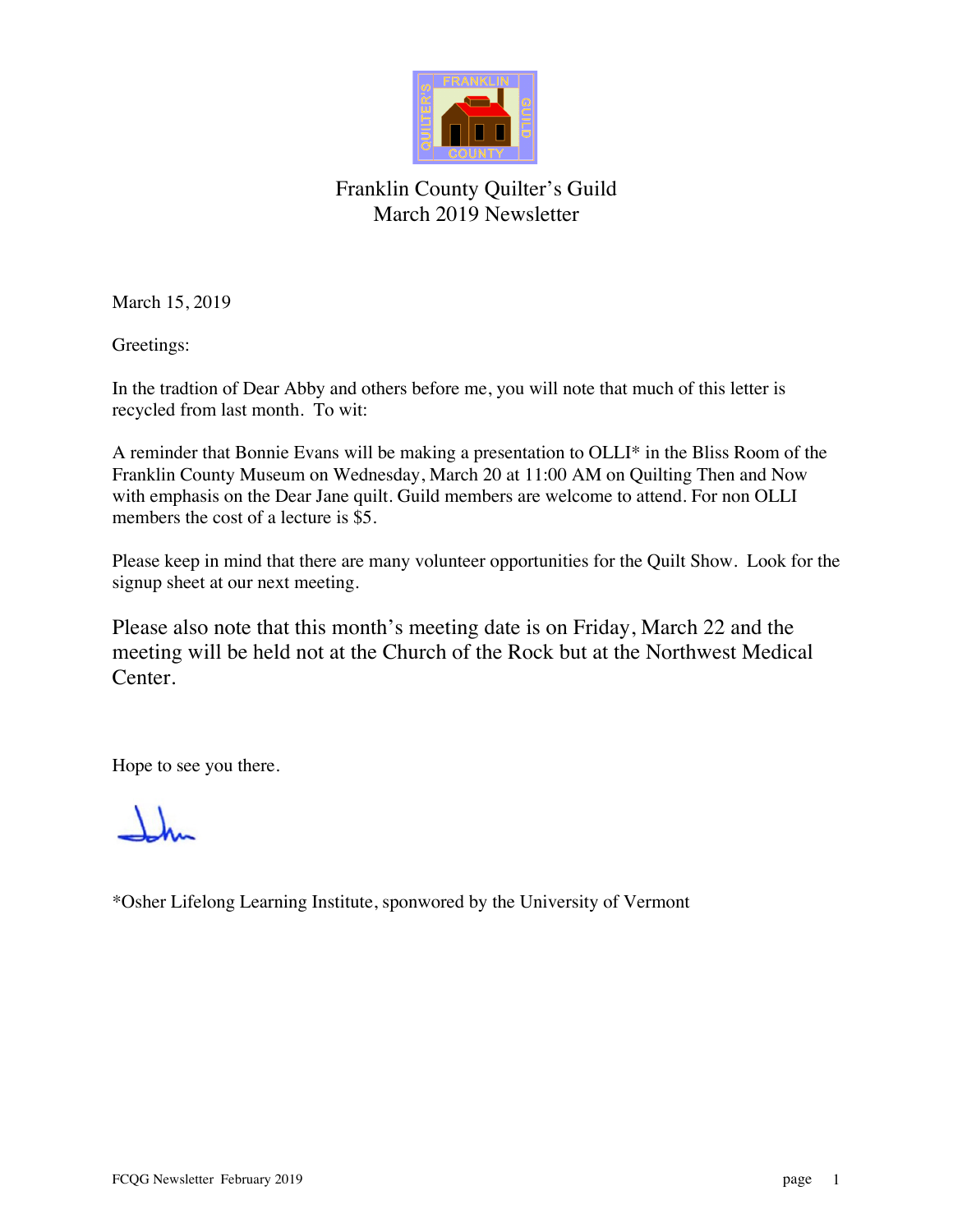#### Open Meeting • Members Present Penny LaRochelle

- 
- Announcements: Business Meeting

Consent Agenda

- Minutes of the February 20, 2019 Meeting
- Treasurer's Report Delayed until April Meeting

Committee Chairs

- Quilt Show Nancy LaPointe
- Community Comfort Quilts Denise Chase
- Membership Penny LaRochelle<br>
Program Kris Kilburn
- $\cdot$  Program
- Fundraising

Other Business

|  | <b>Block of the Month</b> |
|--|---------------------------|
|--|---------------------------|

Program: Kris Kilburn

"Sew Many Creations" Jessica Vandenberg.

Jessica's Saturday workshop will be doing her Cailey bag and Lucy bag. There are still a few openings for this workshop. You don't have to be a guild member to attend. The cost is \$35.00. Kris can send you what you need to prep for the workshop.

Membership Raffle Kris Kilburn

Show and Tell

Adjourn

• Welcome Guests John Rouleau

Franklin County Quilter's Guild Meeting Agenda March 22, 2019 6:00 PM Northwest Medical Center Conference Room (Doors open at 5:30 PM)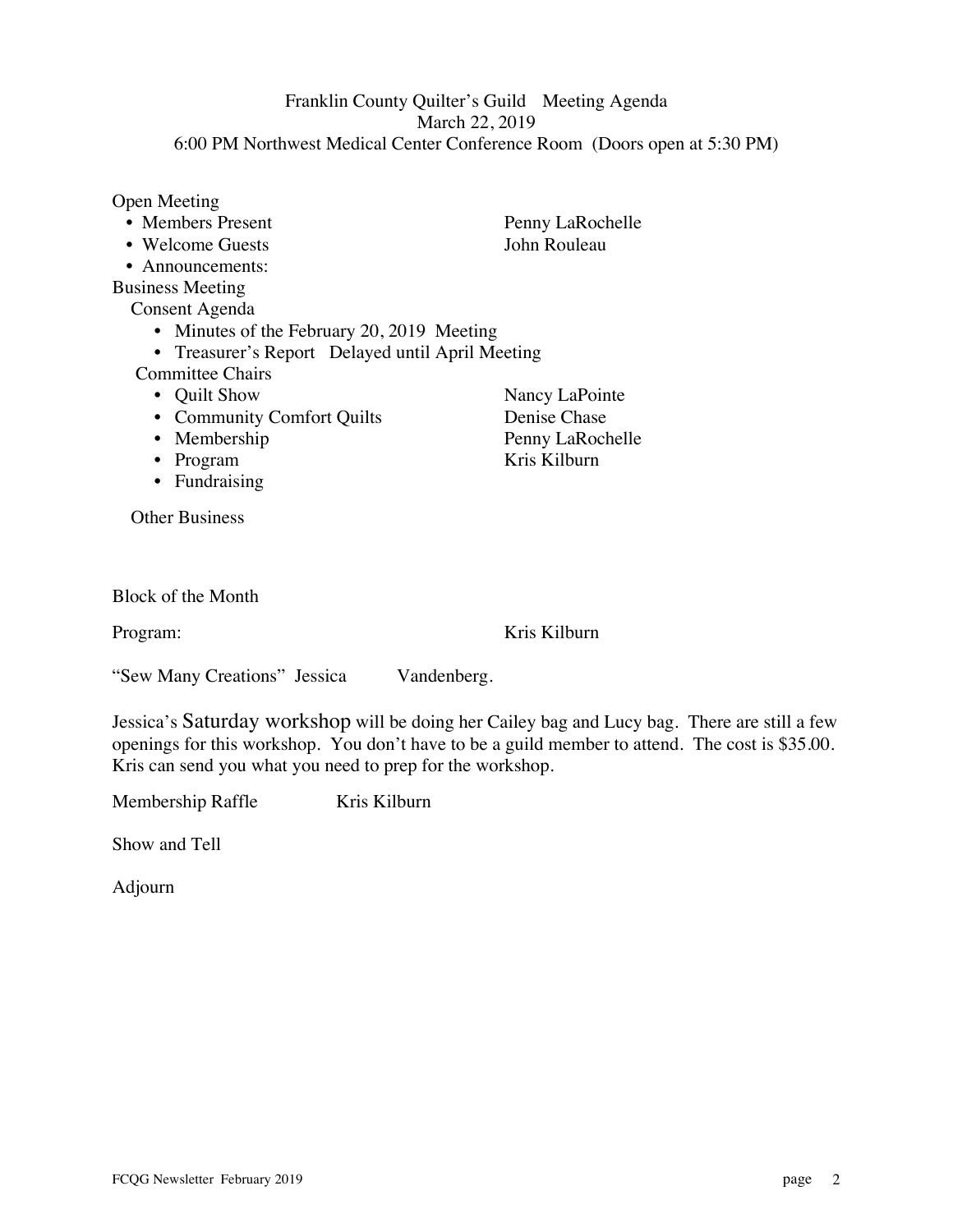### Minutes of the February  $20^{\circ}$ , 2019 Franklin County Quilters Guild Meeting

The meeting was called to order at 6:35PM. 37 members were present.

John, the President, announced that Joan Jettie had died and that he had sent a note of condolence to the family from the Guild. He also announced that he had received an email from someone in Vermont about a quilter who had died and their quilting supplies are for sale. If interested in purchasing any items, contact John for the contact's email address.

The guild needs a newsletter editor and historian. Please let John know if you would like to assume one of these roles. Many hands make light work and currently the responsibilities are falling on one person. Denise Chase has volunteered to be the copy editor for the newsletter but editor position is still open.

Deb Dusablon, our treasurer, has retired and gone on an extended trip to Italy. John has the checkbook and will be paying the bills and reimbursing members for Guild related expenses. The consent agenda was approved as well as the minutes of the January meeting and the February Treasurer's report on a motion by Carol Stanley seconded by Dale McFeeters. Quilt Show: Volunteers are needed. The sign up form was available during the meeting. There are many jobs divided into 2hr blocks. Every member is urged to sign up. If you didn't at the meeting, contact Bonnie Evans at 868-7168.

Quilt appraisals will again be offered by Sandra Palmer for \$50. Please contact Nancy LaPointe at 802-503-7847 if you want to schedule a quilt to be appraised.

Publicity: Posters were available and members took them to distribute. The flyers will be available soon and will need to be distributed to quilts shops and guilds. Please contact April Walker at 933-5149 if you can assist with this task.

Fat quarters are being collected for the Quilt Show door prize raffle by Krissy Kilburn. Gwen Guyette is collecting the items for the Tea Cup Auction. It was decided to place the Barn Quilt that Mary King donated in the Tea Cup Auction. Vermont food items are also needed for the basket offered as a raffle prize.

Quilts registered for the show: As of the meeting there were 53 quilts registered. The firm deadline for registering your quilts is midnight, March 1. Kay Benedict asks that you double check your measurements if you registered a quilt that had not been quilted and bound. If they are different than the measurements you had on the registration form, please contact Kay at 802- 782-5708. Every quilt must have a sleeve on the back for hanging. If you registered a quilt that has not been finished and are concerned that you won't complete it by the time of the show, please contact Kay to pull it so she won't include it in her layout. As of the meeting seven barn quilts had been registered.

Raffle Tickets for the Raffle Quilt, Fat Quarter and Vermont Food baskets were handed out. Every member must sell a minimum of 2 books of raffle tickets. The measurements of the Raffle quilt are 90"X90" and there is a photo of it in the envelope with the raffle tickets.

Comfort Quilts: Denise read a Thank You from Laurie's House for the Comfort Quilts we donate to them. Kits were available at the meeting for Comfort Quilts and you may contact Denise at 527-0940 and make arrangements to go to her house to select fabric for Comfort Quilts. Membership: The list of all members with contact information has been emailed out to the membership. If you didn't receive the list please contact Penny LaRochelle at 849-6105. Program: The workshop on making Rag Quilts for our Comfort Quilt programs was to be held

Saturday, February  $24$ <sup>th</sup> in a conference room at NMC.

Jessica Vandenberg will present a program on color on Friday, 3/22 at NMC because the Church of the Rock is not available on that date. She will hold a workshop on 3/23 also at NMC. If you haven't signed up and want to, please contact Krissy at 849-2992.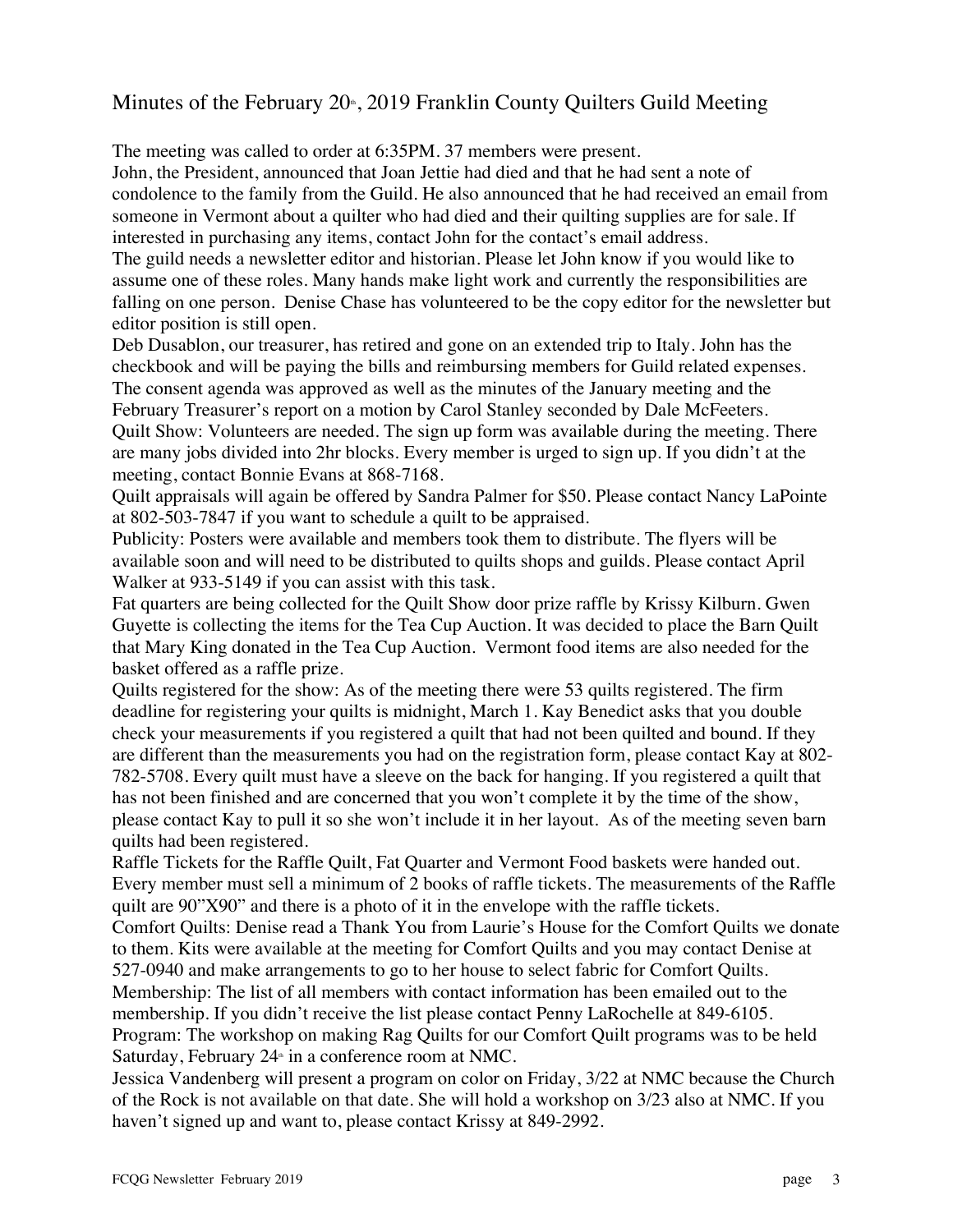Sue Pritt will present a program on Friday, 4/12 and a workshop on Saturday 4/13. Again, contact Krissy about the workshop.

Discussion ensued about charging guests who attend meetings when big name speakers are presenting as the Guild has to pay a significant amount of money to bring them to our programs. No decision was reached about this.

John presented Grandmother's Puzzle from Quilters Cache as the block of the month. The raw edge block will be 10.5 inches and finish at 10 inches. It is suggested that blues and greens be used with blue being on the corner blocks. Bonnie has volunteered to make the blocks that are submitted at next month's meeting up into a Comfort Quilt.

The meeting was followed by a program on how to make Rag Quilts by Nadine Froebel and Denise Chase presented many helpful quilting tips on how to cut and apply a binding, how do to a two color binding, hints for getting the perfect ¼ in seam, etc.

Show and Tell was held of Comfort Quilts and quilts members made for their own purposes.

Respectfully Submitted by Helen Short, Secretary